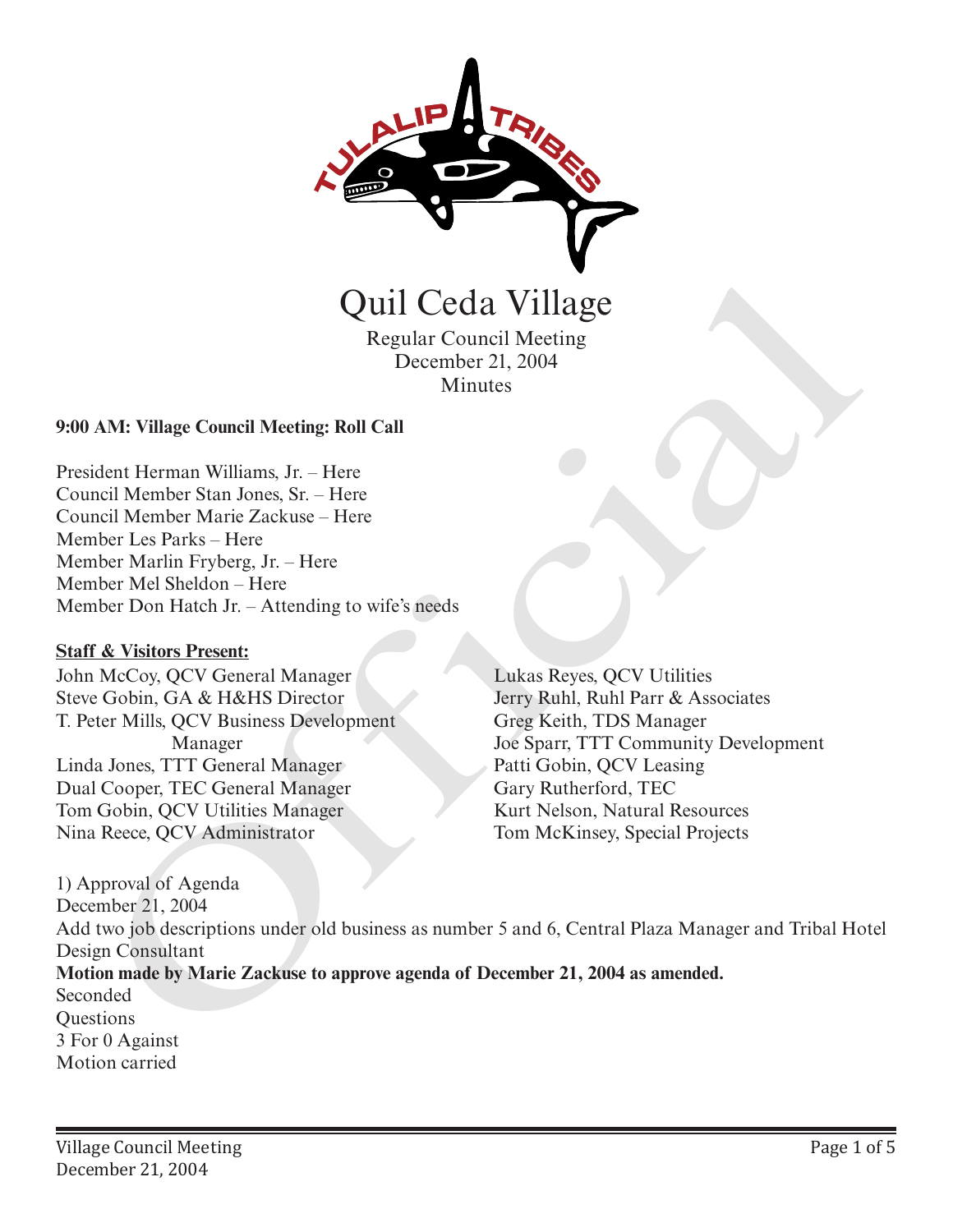2) Approval of Minutes November 24, 2004 **Motion made by Marie Zackuse to approve the minutes as presented for November 24, 2004.**  Second Questions 3 For 0 Against Motion carried

#### **Old Business:**

3) Banner Contest Winners Katrina Lane – Spring & Summer Jesse Rude – Fall

The Village Council recognized the banner contest winners and their designs for Spring, Summer, and Fall. The winners receive \$1,000 for each design with an acknowledgment to each entrant to receive \$25 gift certificate. The designs are wonderful and will be a great asset to the streets of the Village.

4) Business Enterprise Restructure A) Business Entities Discussion: John McCoy, Steve Gobin, Marie Zackuse, Peter Mills, Linda Jones,

Previous discussion on consolidating the profit arm of the tribe into the Village. It will not change the current structure of the financial flow. TDS and Cablevision are working together. Would tribal leasing flow here too? No, leasing is not set up as a business. It is a logical function to flow through the Village. With the restructuring of the Village, it now has an economic development arm. The issue has been raised a number of times. If there is a centralization to happen, wouldn't it be logical that all leasing come together. Possibly need to bring back the Business Manager to the tribe. This position looked out for the businesses. That was the direction of the previous discussions that were held. mismess:<br>
instances:<br>
The Lane – Spring & Summer<br>
Tradition Contest Winners<br>
Tradition – Spring & Summer<br>
Tradition – Tradition Comparison to the base of the stress of the Village.<br>
The winners receive \$1,000 for each desi

The government leasing should probably be kept separate due to structure of its leasing. The main reason for consolidating is the tax structure. As this area grows, taxes will become key and these businesses will be a part of this. Efficiency is also a concern. Some of our entities do not report to the proper areas to create efficiency. These entities need to have more attention. How this is approached needs to be done well but it is in the best interest of the tribe.

#### **Motion made by Stan Jones Sr. to approve the restructure of the business entities.** Seconded

Questions: Resolution will be put together by the TTT GM to take to the TTT BOD for ratification. 3 For 0 Against

## B) Modular Addition

Floor Plan

Estimate for site prep, permits, porch, utilities, cable & data connections, and modular building \$150,000. 120 days to complete modular.

Discussion: John McCoy, Steve Gobin, Mel Sheldon, Marlin Fryberg Jr., Marie Zackuse,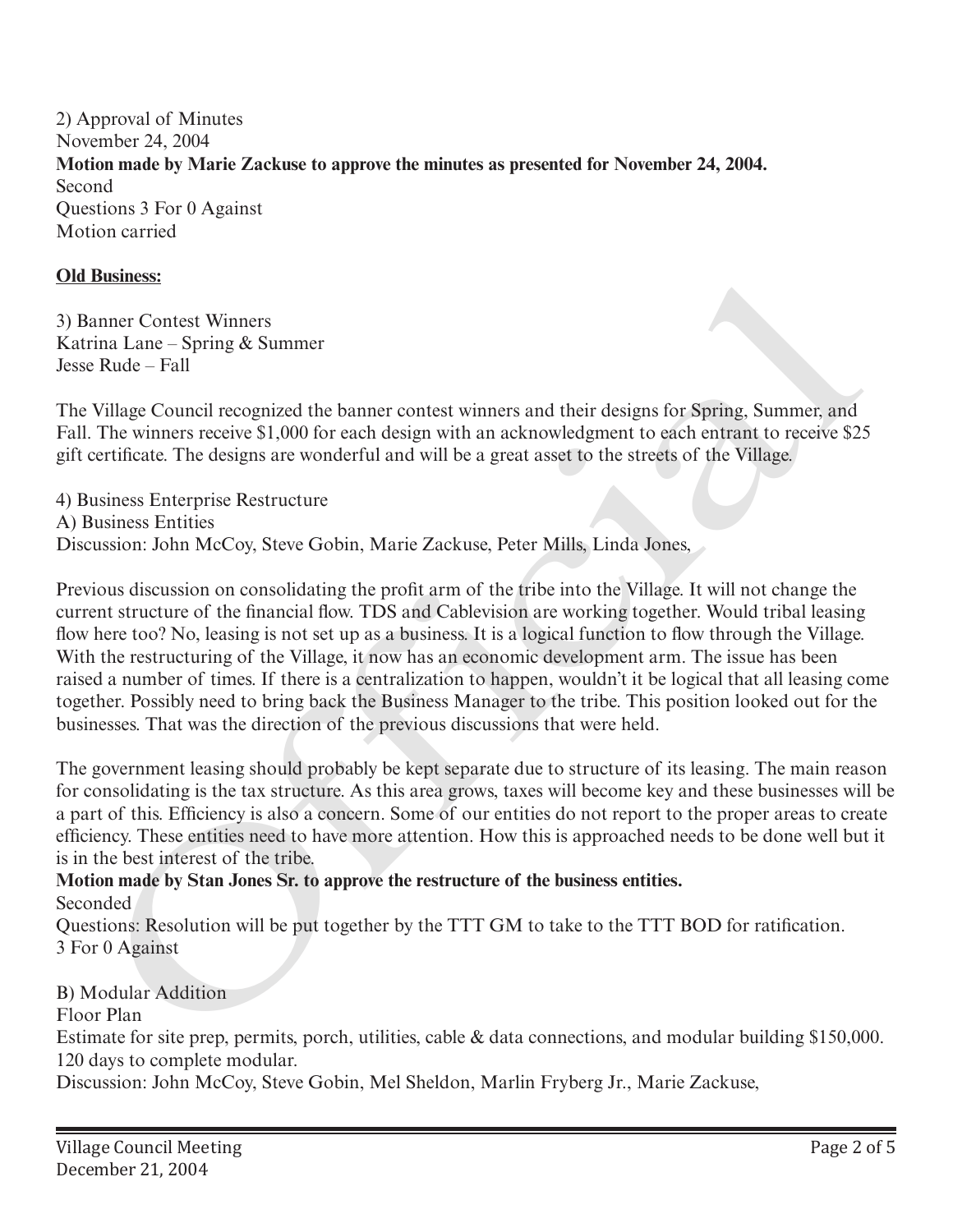Plan A shows the structure with the new entities. Plan B is without the addition. It will require stacking of individuals in current offices. The building will be at the southwest end of first modular.

# **Motion made by Marie Zackuse to approve the modular addition as presented.**

Seconded

Questions: Could the Business Committee have a larger office so all members could have space? Yes, this can be arranged. How will the additional staff equipment be accommodated? This is going to require some additional meetings with staff. Staff could possible look at some space near the Casino Maintenance Facility. It would be nice to see some more area cleared around the MBR plant. This is an unsecured area that needs to be better safeguarded.

3 For 0 Against. Motion carried

Bring back equipment needs budget for approval at the next council meeting.

## 5) Central Plaza Manager Job Description

Discussion: Peter Mills, John McCoy, Les Parks, Linda Jones, Patti Gobin, Steve Gobin, Mel Sheldon, Marie Zackuse, Marlin Fryberg Jr.,

A Central Plaza position description was asked to be presented to the Council. This is a new department under Quil Ceda Village. This is for a tribal member too. The Hotel Design Consultant position will work very closely with the Central Plaza position. Council is urged to get this out as soon as possible. The opening date is coming quickly. Is the salary range appropriate? The Hotel Design Consultant does not have a salary range. Could the language in the job description regarding the canoe family be removed? Absolutely.

## 6) Hotel Design Consultant

This is also a tribal member position who will be consulting with the hotel team on the artwork and design. Tribal preference should be changed to tribal member! Could the position be changed to Tribal Design Consultant? The Administration building will need a similar consultant. It is important that all buildings have a consistent design theme. This is very exciting to see this happen. It is a wonderful opportunity for the tribe and its members. The word consultant was a part time need I believe it becomes a full-time job. The job description needs to be amended to reflect this. The consultant term could stay but there is a definite need to advertise as a full-time position. The term should change from consultant to professional. Who would this new position report to? Currently it would report to a team member of the Village. Can this be approved by the Village Council now with the amendments that were suggested? Staff does have enough direction to go forward. There are tribal members who have gone to college for art. Please make sure the job description reflects this. The interview process will help find the right person who will have knowledge from our ancestors and from their heart. This person will be key to honor our ancestors who have set this land aside and will be needed to help the tribe meet the vision of our ancestors. ny. It would be the to see some hand the there is a lift in method that the seeds of the seed of the sector and the section in the section in the section of relation of the section of the section of the section of the sect

## **Motion made by Marie Zackuse to approve the modular addition as presented.**

Seconded **Ouestions** 3 For 0 Against Motion carried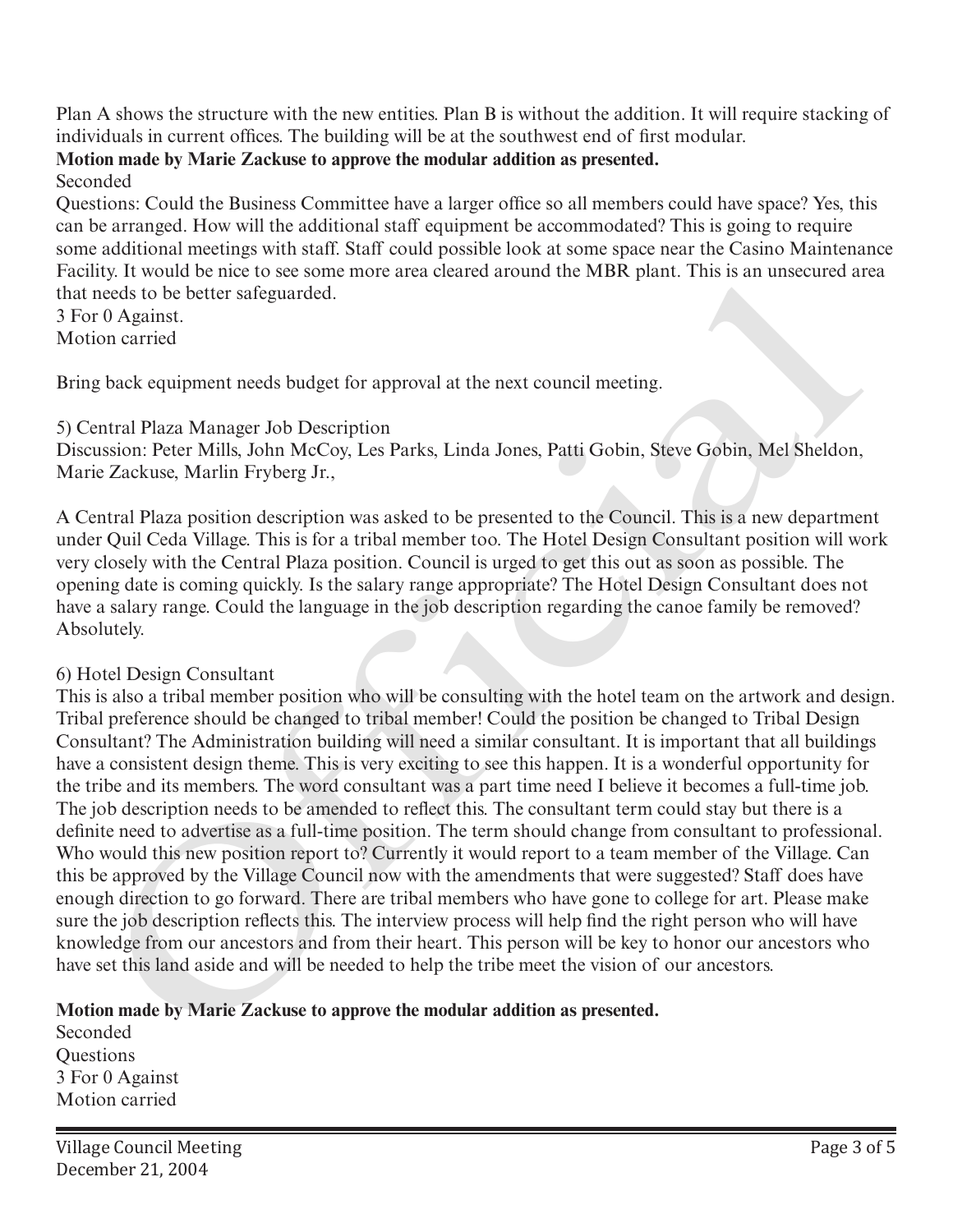#### **New Business:**

5) Utilities & Environmental Services Rate Structure Removed from the table

6) Leasing Update Handout provided to those in attendance Discussions: Patti Gobin, Les Parks, Peter Mills, Steve Gobin, Mel Sheldon, Tom Gobin

All the space in the Retail Center is leased out. The final leasing documents are waiting for signatures. A new assignment of lease for one tenant will be brought forward to the Council. Several restaurants are calling on a regular basis asking to be considered. All tenants are ready and willing to move forward. Tenant Improvements are on the go.

Still in negotiation with some large properties. ECR negotiations are on-going. The right fit is important. Utilities needs to put a plan and a budget together to address the needs of a grease trap. Does the Retail Center warrant a community grease trap? Council will wait to see what the recommendation is. Staff is working on signage and traffic flows.

7) Strategies 360 A) Full Marketing Program

B) Public Policy and Public Relations Discussions: John McCoy, Mel Sheldon

Strategies 360 has proposed to help assist with many issues regarding branding and some government related issues. Once this is launched there will be a need to coordinate the issues. Strategies 360 has proposed a 6 month extension to its existing contract to continue to proceed with these efforts. There is no other contract that is on-going.

# **Motion made by Stan Jones Sr. to accept this contract proposal.**

Seconded

Questions: Is this in the current budget? Government Affairs has the original \$12,500 per month in its budget.

3 For 0 Against Motion carried QCV will amend its budget to add the \$5,500 in its budget.

8) National Native American Finance Conference John McCoy January 19-21, 2005 Pages 8-9 Temecula, California Nina Reece & Pattie Gobin, Leo Joinette Estimate Cost per person \$1,233.38 to come from their budgets **Motion made by Marie Zackuse to allow the recommended staff to go to the National Native American**  ussions: Patti Grobin, Les Parks, Peter Winis, Steve Crobin, Met Sheldon, 10m Grobin<br>
espacie in the Retail Center is leased out. The final leasing documents are vatiling for signatures<br>
assignment of lease for one tenant